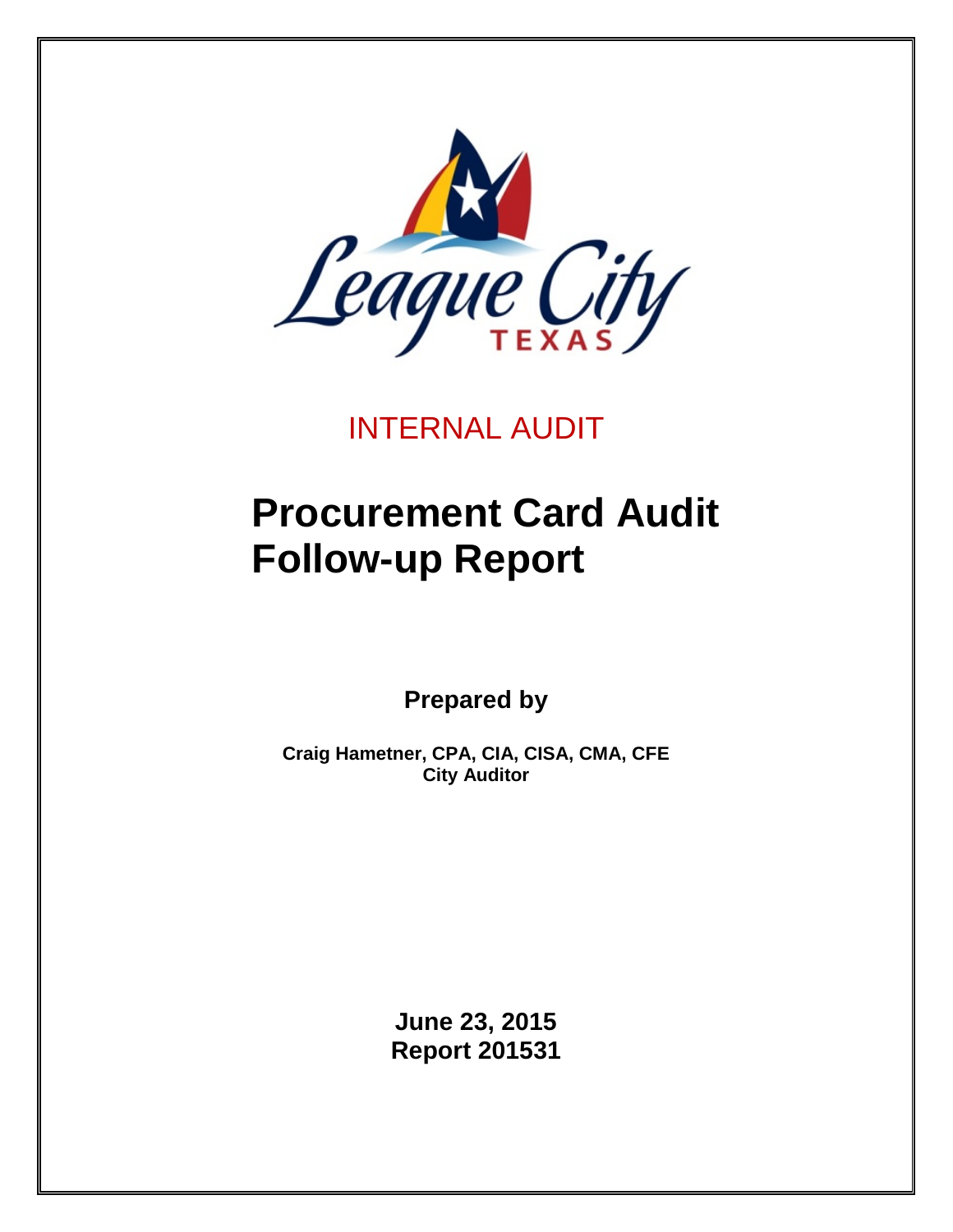## **Table of Contents**

## Page

<span id="page-1-0"></span>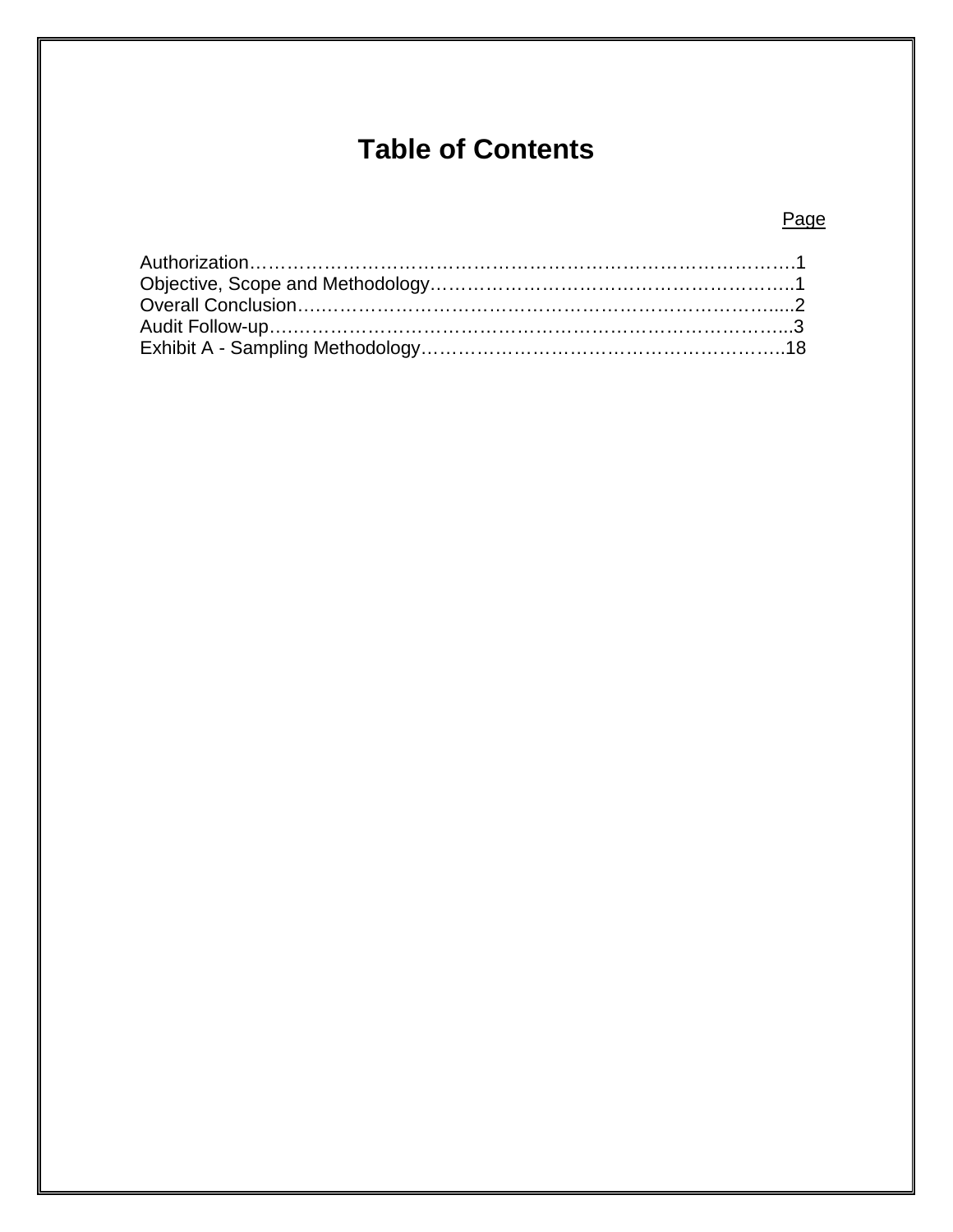#### **Authorization**

The City Auditor has conducted a Procurement Card (P-card) Follow-up Audit. This audit was conducted under the authority of Resolution #2013-51 and in accordance with the Annual Audit Plan approved by the League City, City Council in Resolution #2014-27.

#### **Objective**

<span id="page-2-0"></span>This is a follow-up of the "Procurement Card Audit" report issued on June 9, 2014. The objective was to determine if previous audit recommendations were implemented.

The objectives of the original audit were as follows:

- 1) Determine if general controls for the P-card program are designed appropriately and operating effectively.
- 2) Through data analysis, determine if the P-card program has any lapses in internal control that may cause fraud, waste, abuse or non-compliance with State Law and local policies and procedures

#### **Scope and Methodology**

The City Auditor conducted this audit in accordance with Generally Accepted Government Auditing Standards except this audit function has not had an external peer review. Those standards require planning and performing the audit to obtain sufficient, appropriate evidence to provide a reasonable basis for the findings and conclusions based on the audit objectives. The City Auditor believes that the evidence obtained provides a reasonable basis for the findings and conclusions based on the audit objectives.

The sampling methodology is discussed in Exhibit A.

In order to determine if previous recommendations were implemented, I:

- $\triangleright$  Inquired with Management
- $\triangleright$  Examined Documentation

The scope of the audit follow-up used information from FY14 and FY15.

To assess the reliability of the data elements needed to answer the engagement objective, I (1) Performed inquiries with management, (2) Reviewed related documentation. As a result of the testing, I determined that the data was sufficiently reliable for the purposes of this report.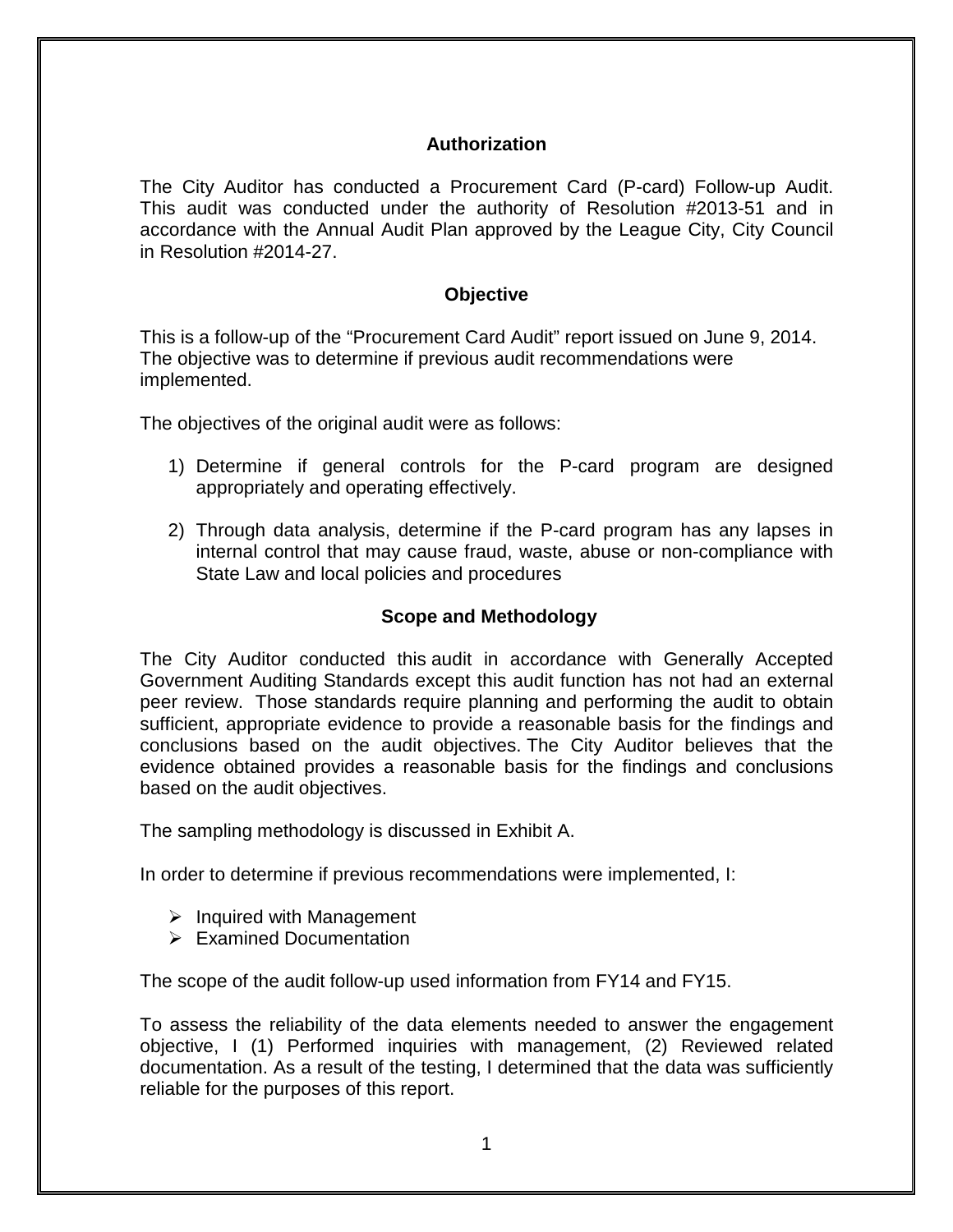## **Overall Conclusion**

<span id="page-3-0"></span>

| <b>Fully Implemented</b> | <b>Partially Implemented</b> | Not Implemented |
|--------------------------|------------------------------|-----------------|
|                          |                              |                 |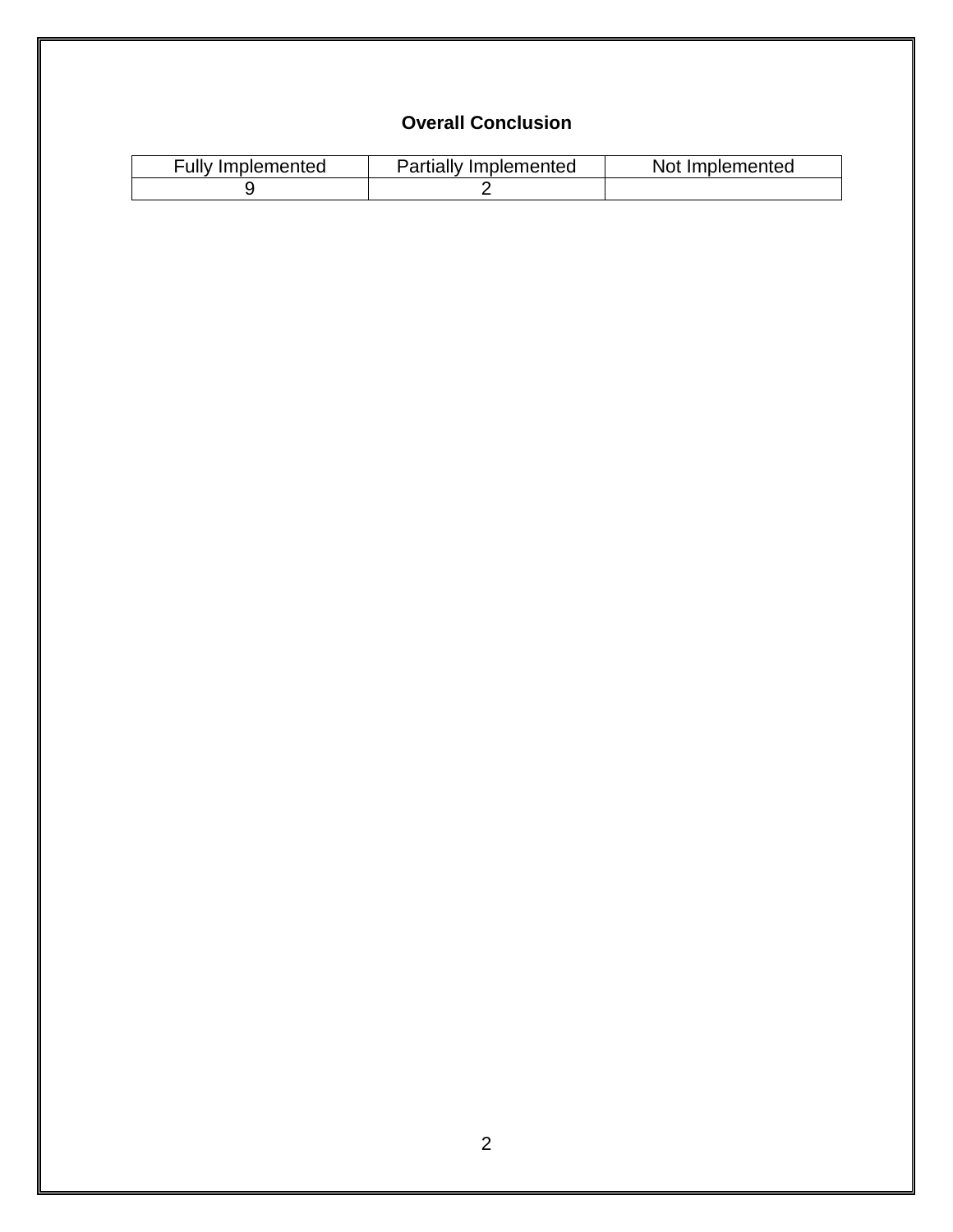#### **Audit Follow-up**

This follow-up audit was not intended to be a detailed study of every relevant system, procedure, and transaction. Accordingly, the Follow-up section presented in this report may not be all-inclusive of areas where improvement might be needed.

The following results for each finding are as follows:

#### **Opportunity for Improvement #1 – Monthly Reviews**

#### **Condition (The way it is)**

The current reviewer in Purchasing is expected to review approximately 1,000 transactions per month. During the audit it was known that the reviewer is five months behind in the reviews.

#### **Recommendation**

The City Auditor believes that to enhance the effectiveness and efficiency of the reviewer the scarce resources of this position need to be reallocated to higher risk areas and data analysis should become an integral part of the review. The top risk areas should be addressed such as noncompliance with State Law and improper payments.

#### **Management Response**

### We agree

### **Action Plan**

By lowering limits and redirecting large dollar purchases back through the purchasing system, we expect the volume of P-Card purchases to decline. Before we restructure the review to a sample basis, purchasing will conduct training for department heads and department P-Card coordinators to remind them of their responsibilities in the process. Purchasing will create a process which will allow the staff to review and audit transactions both in a spot/sample or individual user basis. With the anticipated reduction in P-Card review, staff will then establish data analytics utilizing the P-Card system to detect trends, issues/concerns or opportunities for changes/modifications.

#### **Implementation Date**

September 1, 2014

#### **Follow-up**

Management has lowered limits and redirected large dollar purchases back through the purchasing system which has lowered the volume of P-Card purchases. Training has been conducted. Purchasing has a process in place which will allow staff to review and audit transactions both in a spot/sample or individual user basis.

Inquiry with management indicated no data analytics utilized. During this audit, the auditor was unable to acquire a requested data dump (10/1/13 – 2/28/15). A data dump was received for months August and September 2014. This limited the testing that could be performed and further substantiates no data analysis has been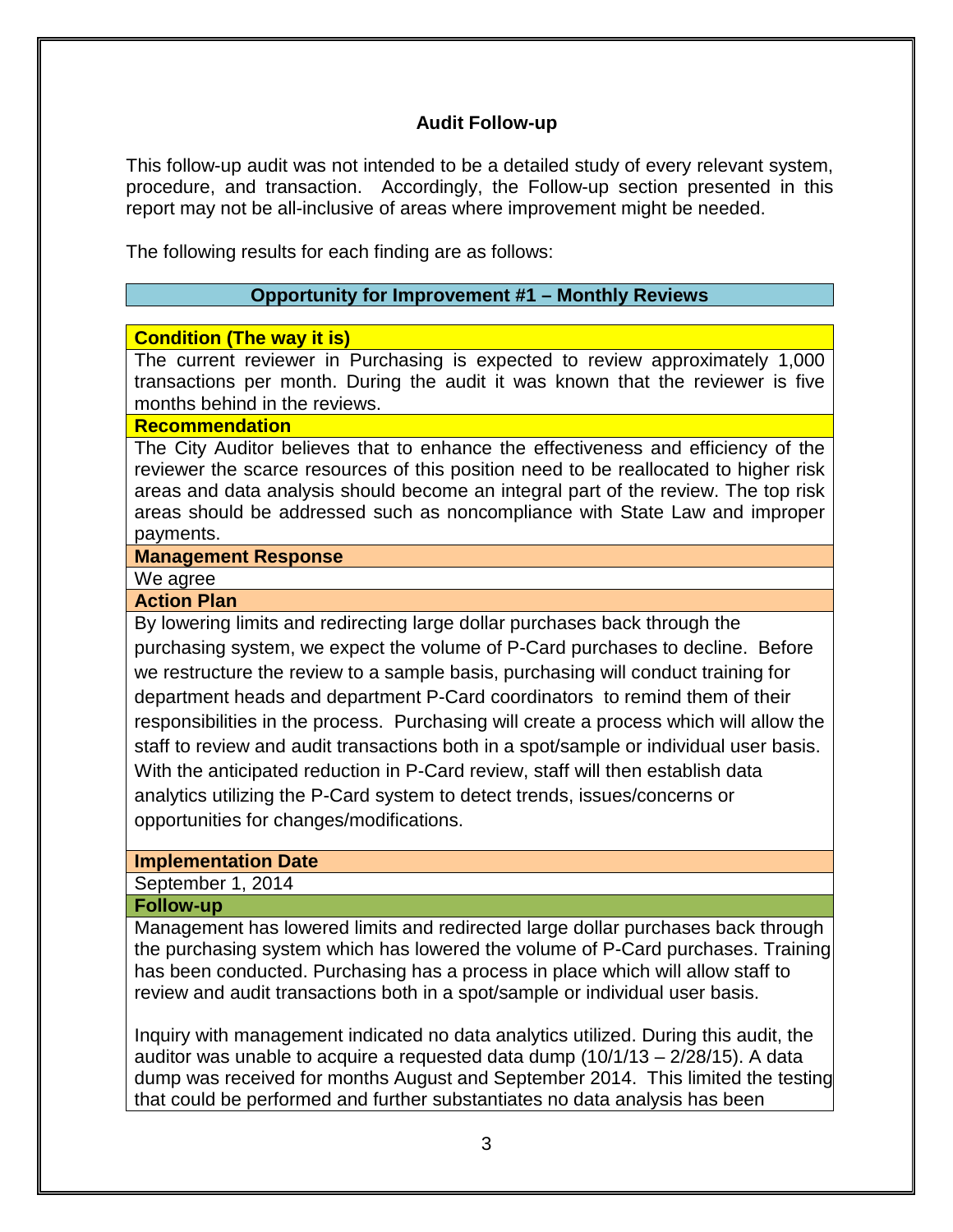performed.

**Implementation**

Partially Implemented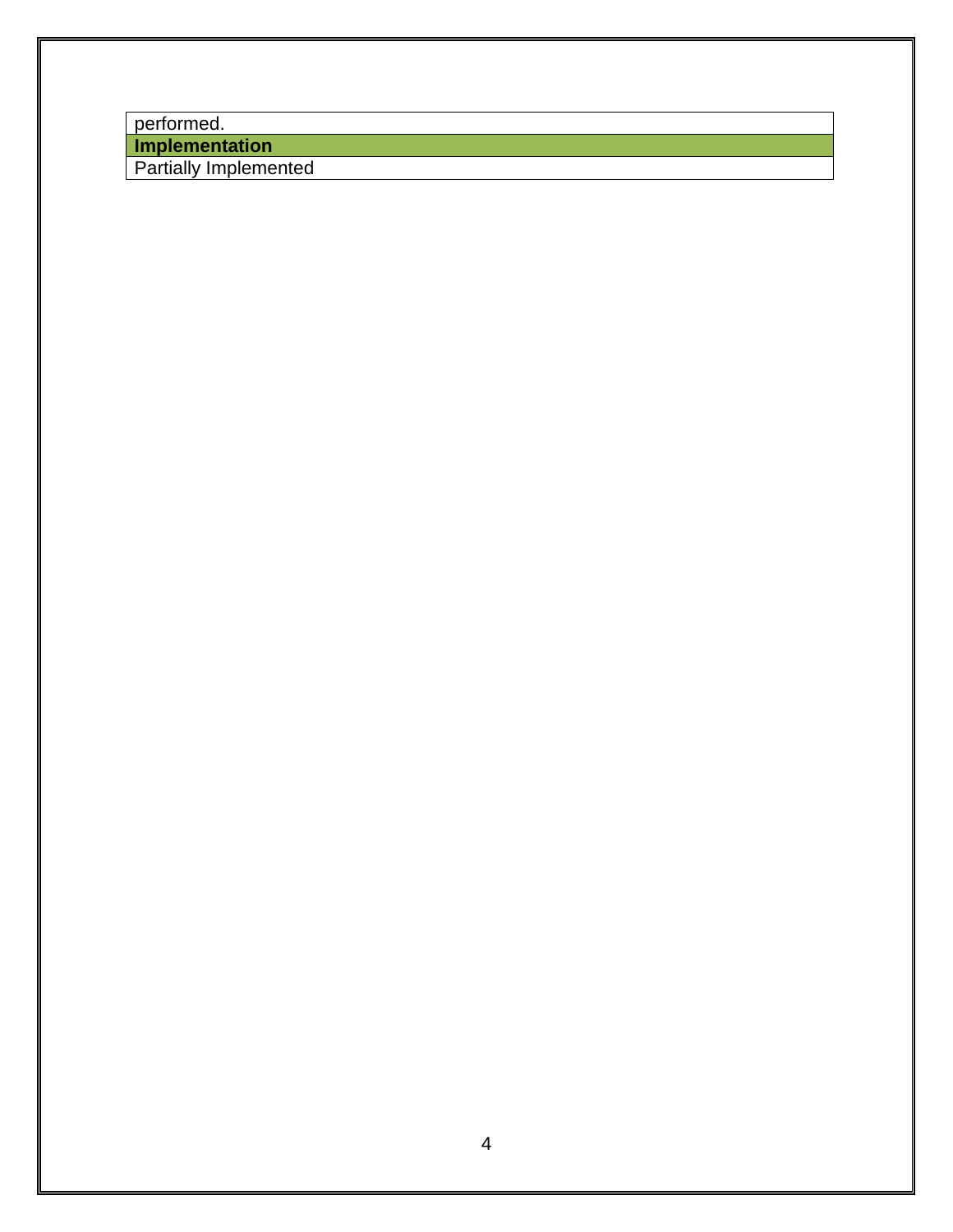#### **Opportunity for Improvement #2 – Policies and Procedures/Merchant Cost Categories**

#### **Condition (The way it is)**

The P-card policy was last updated on July 1, 2011.

Even though the P-card policy states that the P-card is governed by all City of League City policies, procedures and directives it is doubtful that employees will refer to the Purchasing Policy (e.g., Sole Source and Emergency Purchases)

The policy section on what can be purchased with a P-card does not state prohibited expenditures. Along with this the prohibited Merchant Cost Categories (MCCs) may need to be expanded as they were set up in 2007. Only six MCCs are listed as prohibited.

#### **Recommendation**

- 1) Review and update the P-card policy ensuring that important points from other Policies and Procedures are incorporated in the updated policy.
- 2) Perhaps Sole Source and Emergency Purchases should be eliminated from the P-card program due to the extra documentation needed.
- 3) Review and update MCCs for prohibited cost categories.

#### **Management Response**

We agree

#### **Action Plan**

Purchasing staff will review and update the P-Card Policy and Procedures manual to be more succinct and aligned with City adopted Purchasing policies.

Sole Source purchases will no longer be acceptable with P-Card transactions. Purchasing will seek "best practices" from similar municipalities and advisement from P-Card bank and city administration in regard to adjusting/updating MCC codes.

## **Implementation Date**

## **September 1, 2014**

#### **Follow-up**

Observed the new Purchasing Policy which includes P-Card information. New policies do not directly state that P-Cards cannot be used for Sole Source and Emergency Purchases. However, the new policy states that a Sole Source must have an attached Requisition Coversheet specifying the Sole Source purchase and the corresponding justification. Emergency purchases exceeding \$3,000 require a justification documenting the emergency and must be approved by the City Manager or his designee via the Requisition Coversheet form.

Additionally, the majority of monthly transaction limits do not exceed \$3,000 with single transaction limits set to \$1,000.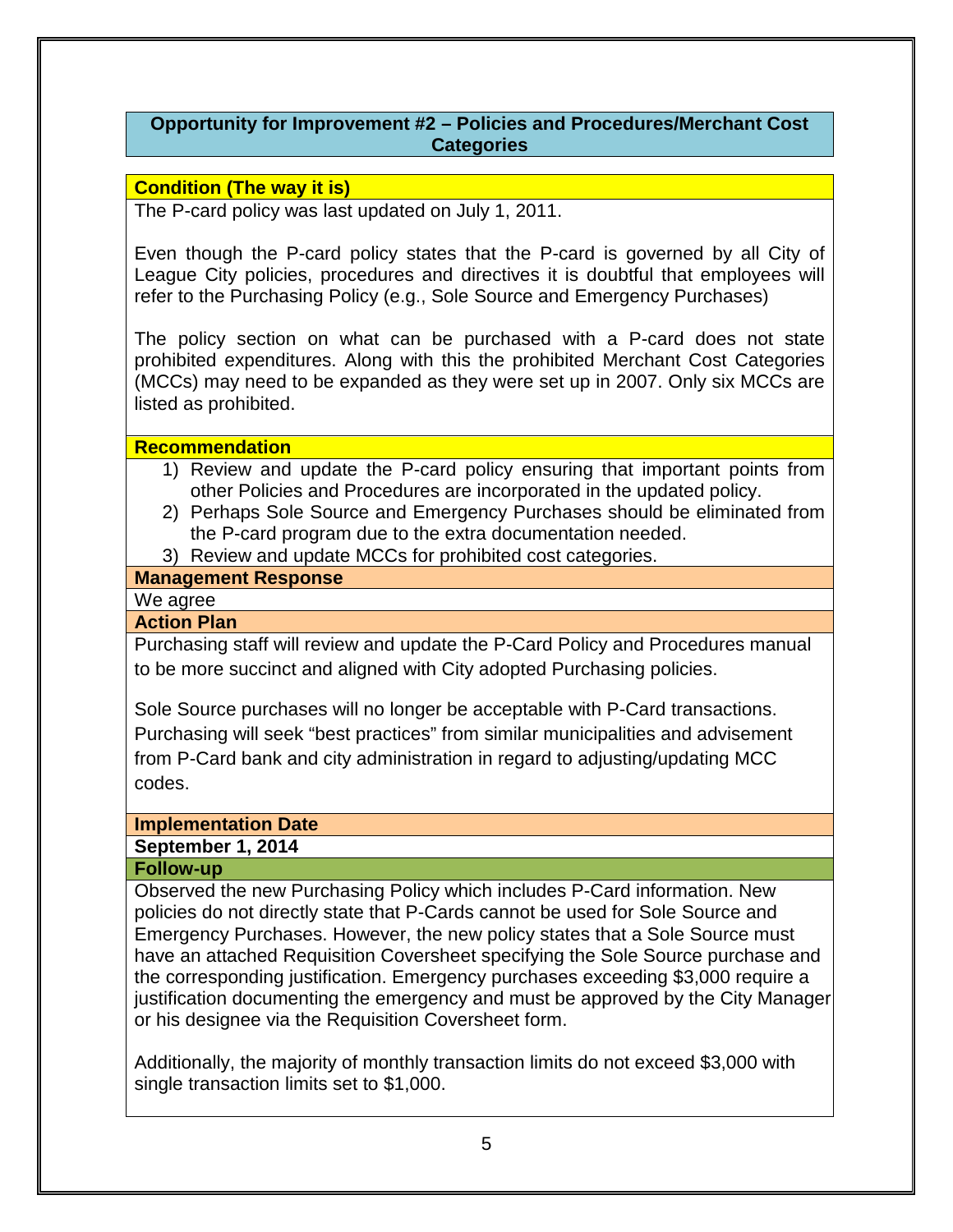MCC's were reviewed and updated. Prohibited MCC's increased from six to over 100.

**Implementation**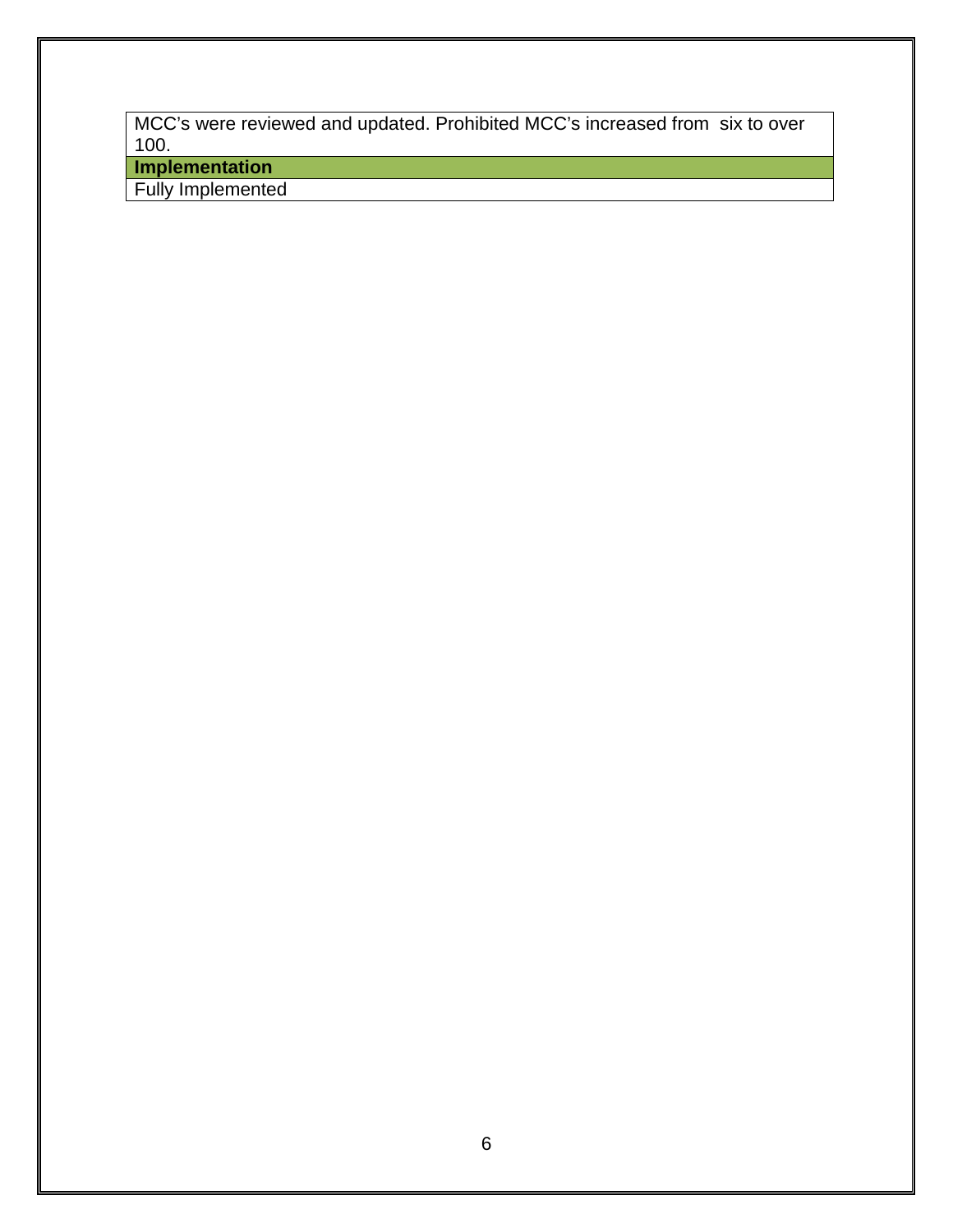#### **Opportunity for Improvement #3 - Training**

**Condition (The way it is)**

Department reps are not trained on their departmental duties.

**Recommendation**

Create a tradition of new department rep training and annual refresher training thereafter.

**Management Response**

We agree

#### **Action Plan**

Purchasing and Accounts Payable will develop a training program for department P-Card Coordinator (DPC)\* and Department Head/Director that will include powerpoint presentation and a discussion of relevant issues, etc. Once complete, department representatives will sign an affidavit that they have attended this session. We anticipate the session to be very comprehensive and last between 2-4 hours and cover policies, reconciliation, data analysis, assistance, etc. The goal is to have a class for all current department representatives prior to the end of the current fiscal year, quarterly sessions for new representatives (as needed) and then an annual refresher class.

\* The DPC will be the central documentation control point for each department. The DPC is responsible for the correct appropriation of the department's funds and the coordination of the Purchasing Card Program for the department

| <b>Implementation Date</b>                                                                    |
|-----------------------------------------------------------------------------------------------|
| September 8, 2014                                                                             |
| <b>Follow-up</b>                                                                              |
| Auditor personally observed training take place on March 11, 2015. Two other                  |
| sessions took place on March 12, 2015 and another on March 24 <sup>th</sup> . Signatures from |
| the training were observed by the auditor.                                                    |

#### **Implementation**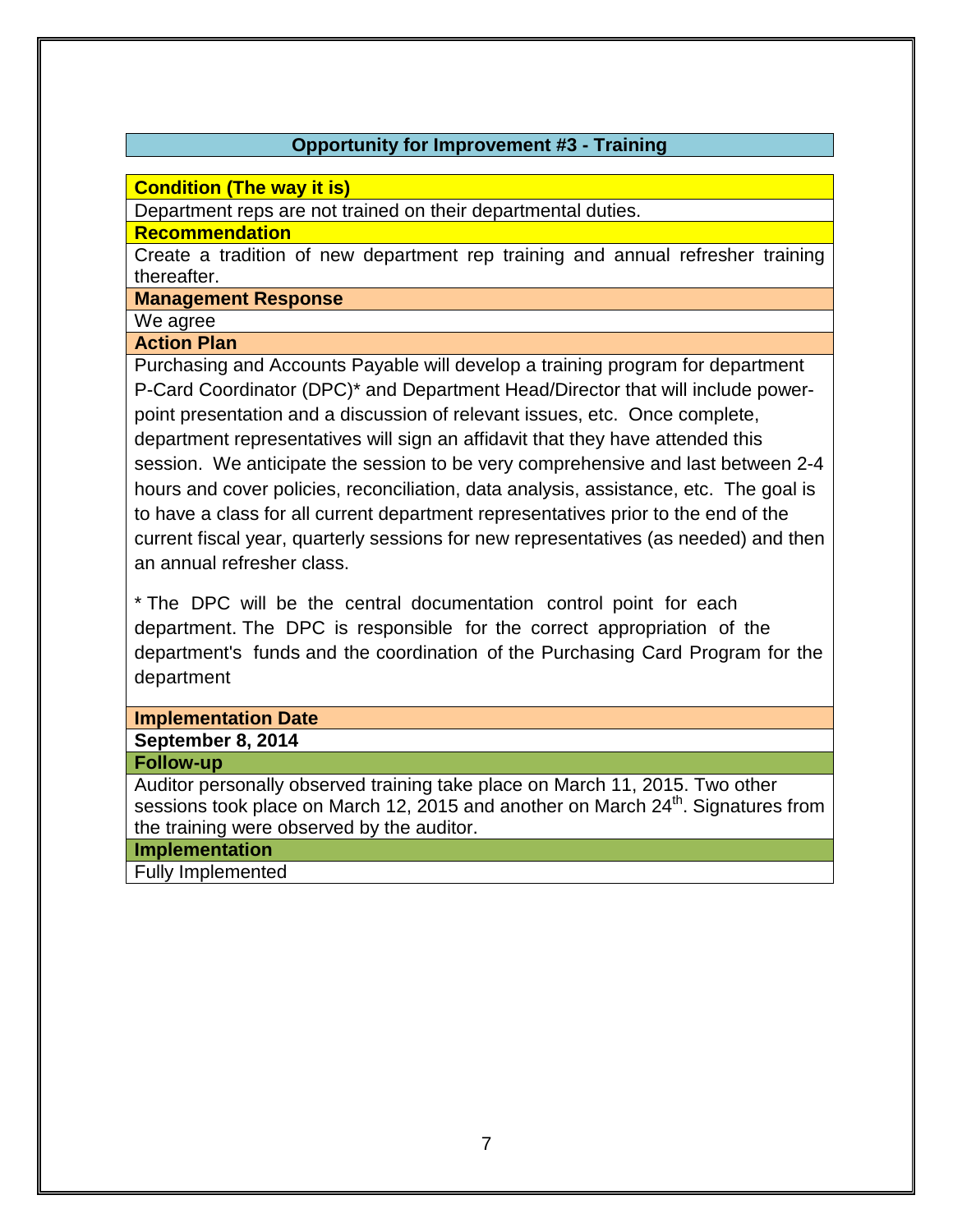#### **Opportunity for Improvement #4 – P-card Limits**

#### **Condition (The way it is)**

The limits on the P-cards need to be reviewed. 10 of the cards have -0- for a single transaction limit which would then default to the monthly limit which would then put them within State law criteria.

Many of these cards have single transaction limits above the \$3,000 threshold requiring quotes and HUB requirements. A few of these single transaction limits are \$30,000 and above with monthly limits up to \$85,000. The limit should be based on need if over the \$1,000 standard single transaction limit. For example, one individual with a single transaction limit of \$40,000 had a high purchase of \$20,000 over a two year period. Another individual with a single transaction limit of \$30,000 had a high purchase of \$17,000 over a two year period. Another individual with a single transaction limit of \$30,000 had a high purchase of \$10,000 over a two year period of time.

Some cards have the same single transaction dollar limit as they do their total monthly limit.

The Cardholder Agreement form that is signed by the cardholder does not indicate the limits.

Out of 10 cards over \$2,999.99 only one had a Purchasing Manager's approval.

#### **Recommendation**

- 1) Review and adjust these limits as appropriate.
- 2) The city has the ability to raise and lower limits within minutes. Use this to the City's advantage.
- 3) Reemphasize compliance with State Law and our policies at the next training class.
- 4) Place the limits on the cardholder agreement.
- 5) Make sure the Purchasing Manager approves all P-cards above \$2,999.99.

### **Management Response**

We agree

#### **Action Plan**

Purchasing will again rely on "best practices", State Law and Purchasing Policies with regard to adjusting P-Card limits.

Purchasing will develop a new cardholder agreement which will be very clear regarding transaction limits, unauthorized purchases, etc. This form will be provided to all current and future cardholders and maintained by our office. We anticipate updating our P-Card training and requiring all current cardholders to attend to receive up-to-date training, sign a new agreement, etc.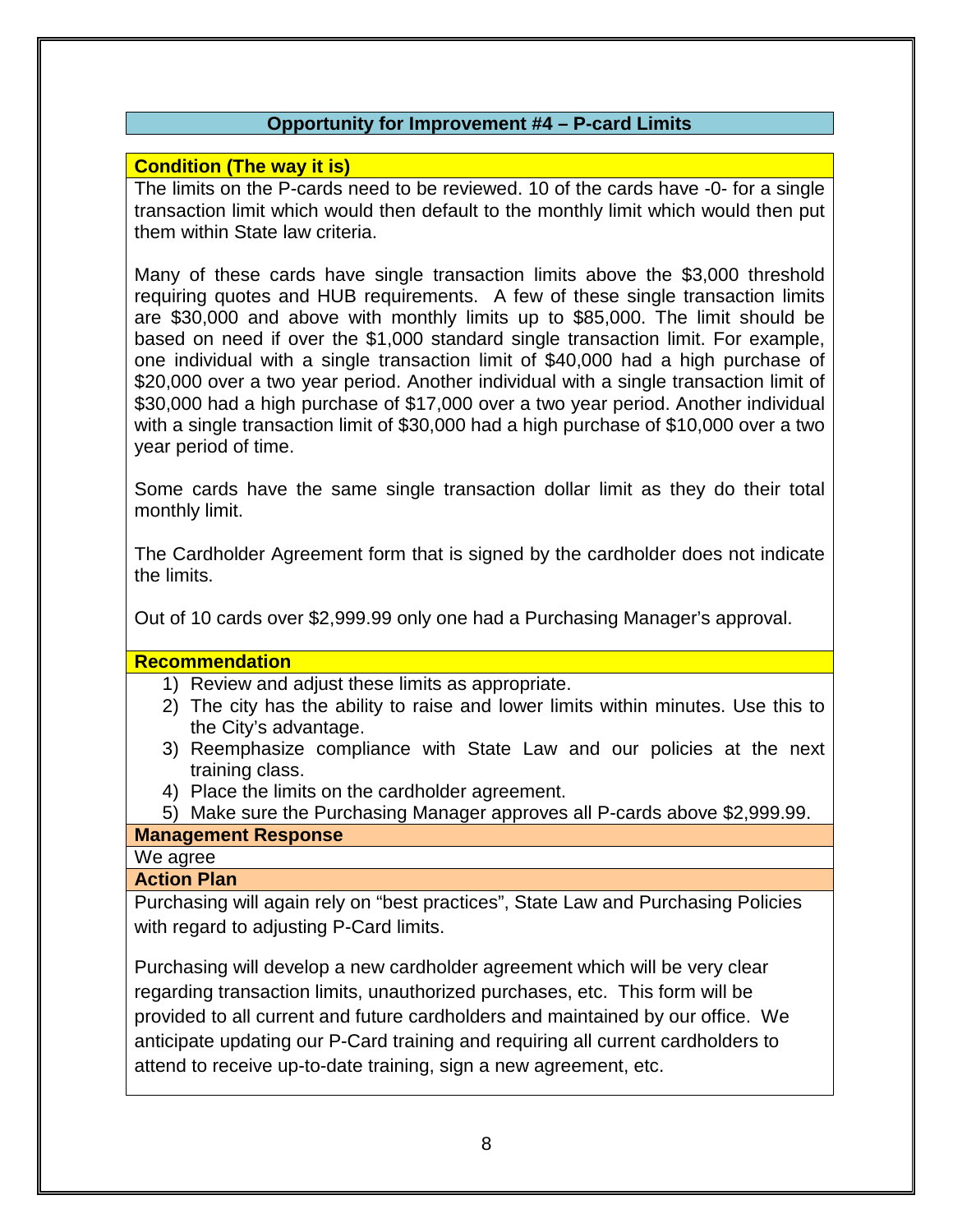As part of the new policy, the Purchasing Manager must approve all cards issued that will have limits increased beyond \$ 2,999.99 for a single purchase. Any increases must be on a very limited basis and should be rare exceptions. The Purchasing Manager will rely on the Department Director to justify approval of this increase. It will be incumbent on the Purchasing Manager to monitor the transaction and reduce the increase once the transaction is complete.

Clearly, having -0- limits on single purchase for P-Cards is unacceptable and will be corrected immediately.

#### **Implementation Date**

#### **September 1 , 2014**

#### **Follow-up**

- 1) Limits have been adjusted.
- 2) Temporary increases have been used.
- 3) Training has been completed.
- 4) The Purchasing Manager does make approvals for amounts over \$2,999.99.
- 5) Limits and Manager Approvals were found on the Cardholder Agreement.

#### **Implementation**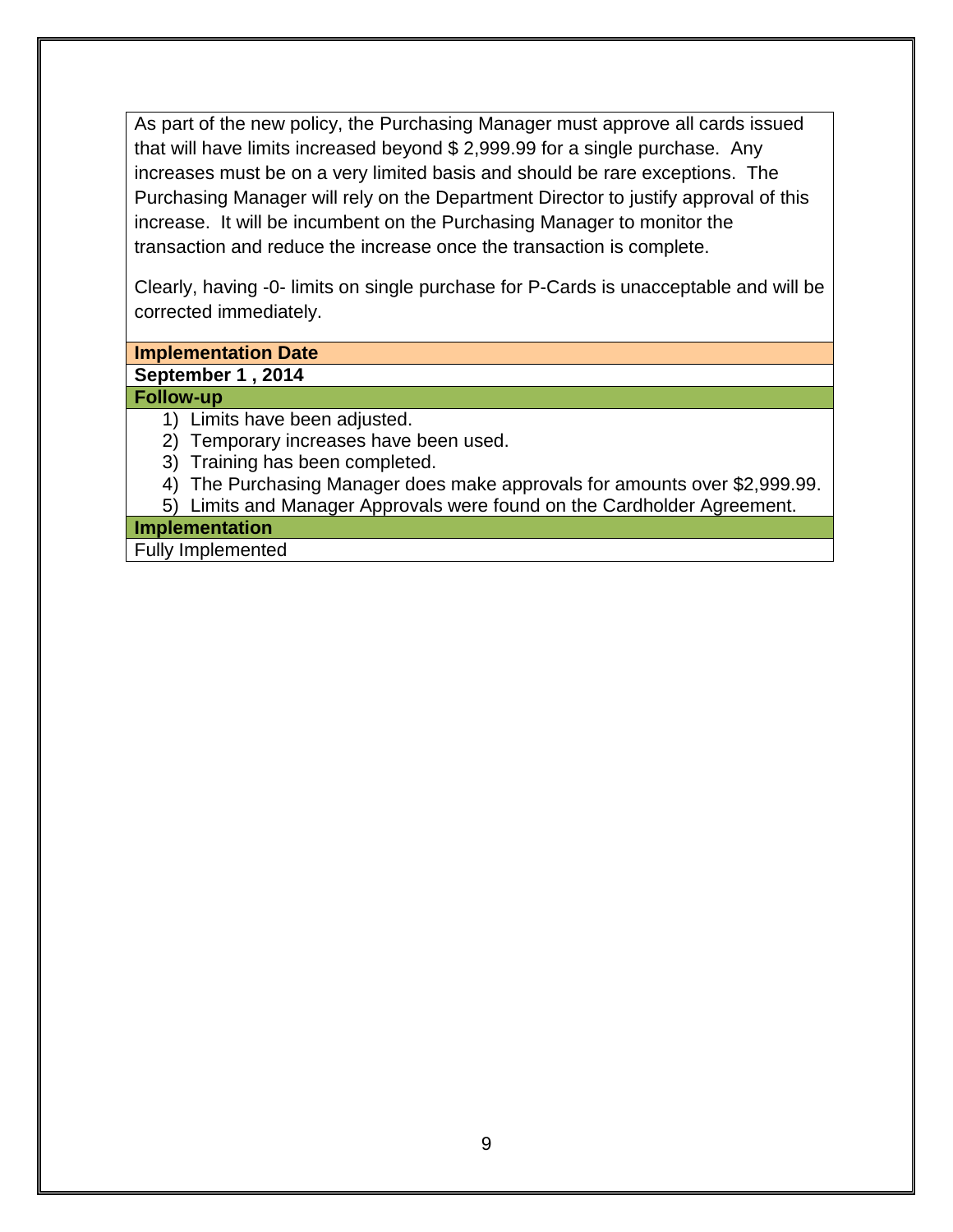#### **Opportunity for Improvement #5 – Preferred Vendors**

#### **Condition (The way it is)**

The Purchasing Policy states the following, "The Purchasing Department maintains a vendor listing by commodity of vendors wishing to do business with The City of League City that may be utilized." However, when asked about this list the P-card Administrator indicated there was no list. This was confirmed by the Purchasing Manager. He indicated the city uses "Public Purchase" as a vehicle to allow vendors to register according to their commodity. Bid notices can then be sent to them.

The data analysis showed there were opportunities for the city to use its large purchasing power to leverage for discounts from various vendors.

#### **Recommendation**

- 1) Create a vendor listing according to the Policy or provide information on "Public Purchase."
- 2) Use data analysis to determine high expense vendors and negotiate discounts.

#### **Management Response**

## We agree

## **Action Plan**

Purchasing will create reports and analytical tools inside the P-Card software (SDOL) and begin working and negotiating with our high expense vendors, negotiate discounts and/or better terms and produce an agreement for that provider.

#### **Implementation Date**

#### **September 8, 2014**

#### **Follow-up**

Purchasing now utilizes a vendor expense report to monitor vendors that might be likely candidates for negotiation of discounts.

#### **Implementation**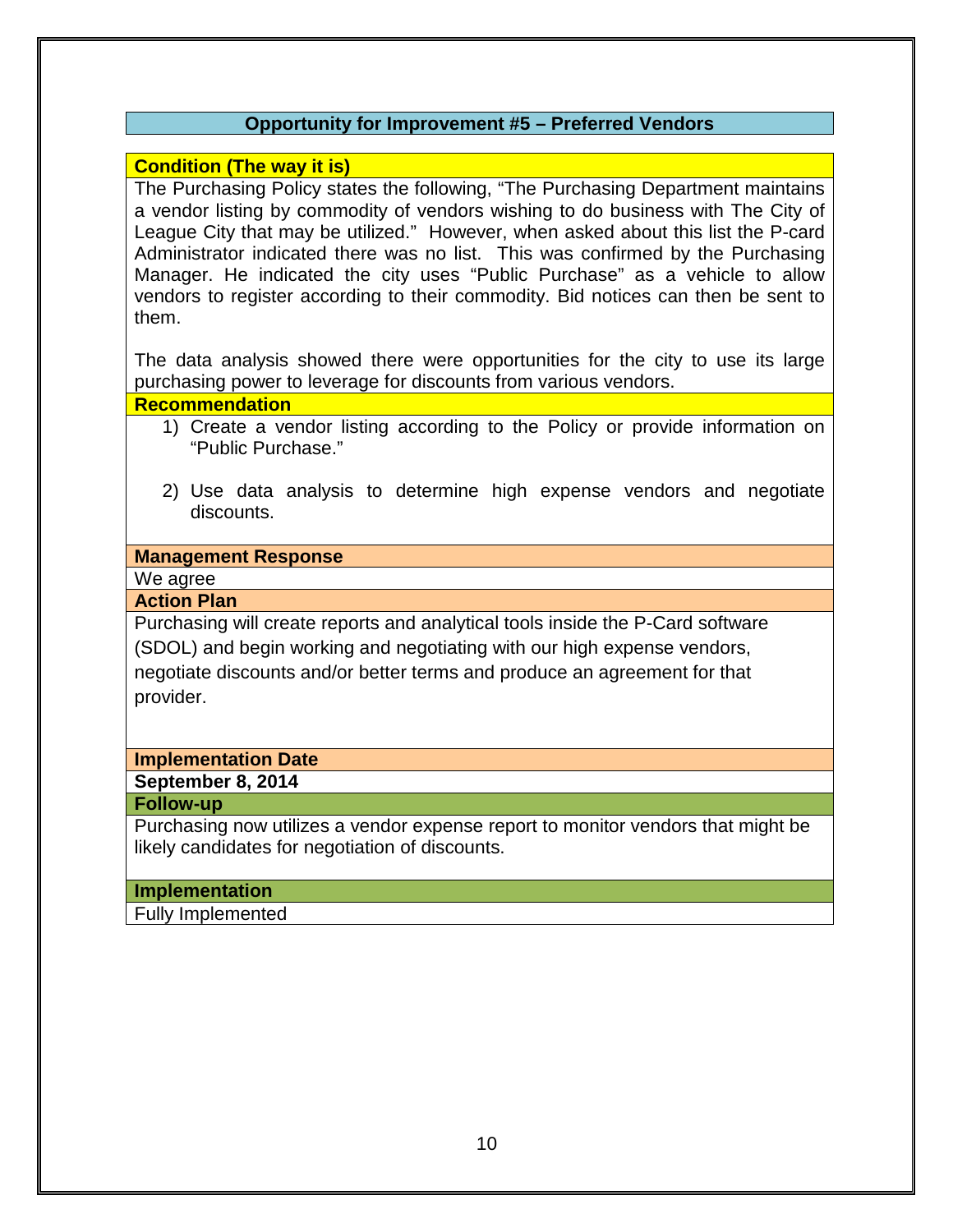#### **Opportunity for Improvement #6 – Capitalized Expenses**

#### **Condition (The way it is)**

The Purchasing Policy and P-card Policy needs to address capitalization vs. expensing an item. It was noticed during this audit that several items in the Public Works Department (Lift Station Pumps, Sewage Pumps and Hot Mix Asphalt) and should have been capitalized.

#### **Recommendation**

- 1) Create a Capitalization Policy for the City.
- 2) Create a mechanism for the review of account coding particularly capitalized expenses.

#### **Management Response**

The City has a Fixed Asset policy which covers capitalization guidelines. The threshold for capitalization is \$5,000. If the repair of an item does no more than return the asset to its original condition and thus provides no additional value, then the cost of the repair will be expensed. If the repair or replacement of the item increases capacity or serviceability of the original asset or extends significantly the life of the asset, then it will be capitalized as an addition to the original asset. The items questioned during the audit were properly coded and would have been considered maintenance items in accordance with City policy. Expenses coded to the correct capital outlay object codes are reviewed and capitalized by the accounting department. Accounting also reviews maintenance accounts for miscoded items that should have been charged to capital outlay. Management agrees that the asphalt purchase was a capital improvement that was overlooked in the review process.

#### **Action Plan**

We will reinforce to the departments during the Purchasing training the capitalization limits and the correct account numbers to utilize. Purchasing will also be mindful of the policy and the account numbers. Purchasing, accounting and budget will be mindful of the potential for capital expenditures as we review maintenance accounts, and work to identify them in advance in order to facilitate appropriate accounting treatment.

With lower PCard limits, and expenses going through the traditional purchasing channels, these errors should be easier to avoid.

**Implementation Date**

**September 1, 2014** 

#### **Auditor's Comment**

The City Auditor desires to clarify the position taken.

At the time of this audit, the auditor found no capitalization policy on Policy Tech which is the city's central repository for all policies. Employees cannot be expected to follow policies that are not easily accessible to all employees.

The auditor understands that there are gray areas surrounding the capitalization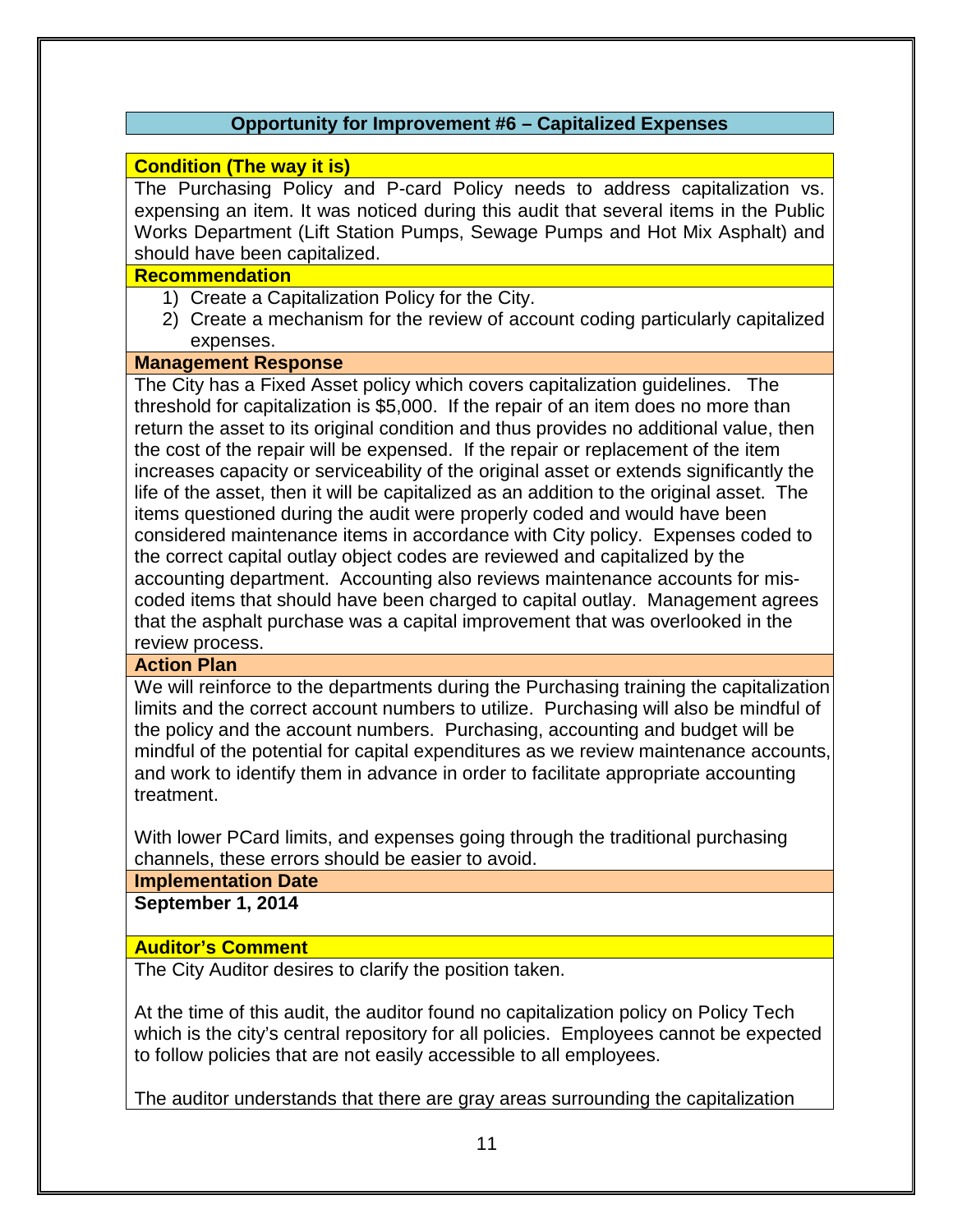issue.

According to the publication Accounting for Capital Assets, A Guide for State and Local Governments it states for an Improvement, "An improvement provides *additional value*. Such added value is achieved either by 1) lengthening a capital asset's estimated useful life or 2) increasing a capital asset's ability to provide service (i.e., greater effectiveness or efficiency).

The same article states for Repairs and Maintenance, "In contrast to improvements, repairs and maintenance *retain value* rather than provide additional value."

Improvements should be capitalized and recognized as expense (i.e., depreciation or amortization) over the estimated useful life of the improvement. The cost of repairs and maintenance must be reported as expense of the period in which incurred.

Pumps – Subsequent to the management response additional review was conducted by the City Auditor. The pumps invoice amounts were \$5,853, \$6,375, \$39,394.

In a recent city survey that Auditor performed it was mixed as to the way cities handle the rebuild, repair or replacement of a lift station pump. Some cities expense all costs associated with pumps. Some cities capitalize all expenses associated with pumps. Another city it depends on the size of the pump. Another city expenses the rebuild of a pump while capitalizing the replacement of a pump.

Care must be taken if the new pump is more efficient or effective than the previous pump. That would require capitalization. Ultimately, the accounting used must come from a thorough understanding of whether value is being retained or additional value is being added.

Beyond the standard definition provided above an asset is an economic resource of the organization that provides future benefit. An expense is generally consumed within the year. The pump provides future benefits that exceed one year.

The City Auditor is respectful of Finance's judgment regarding pumps.

#### **Follow-up**

New card limits reduce the possibility of a capitalized expenditure from happening.

Additionally, Purchasing and Accounting have combined efforts in monitoring for P-Card capital expenditures.

**Implementation**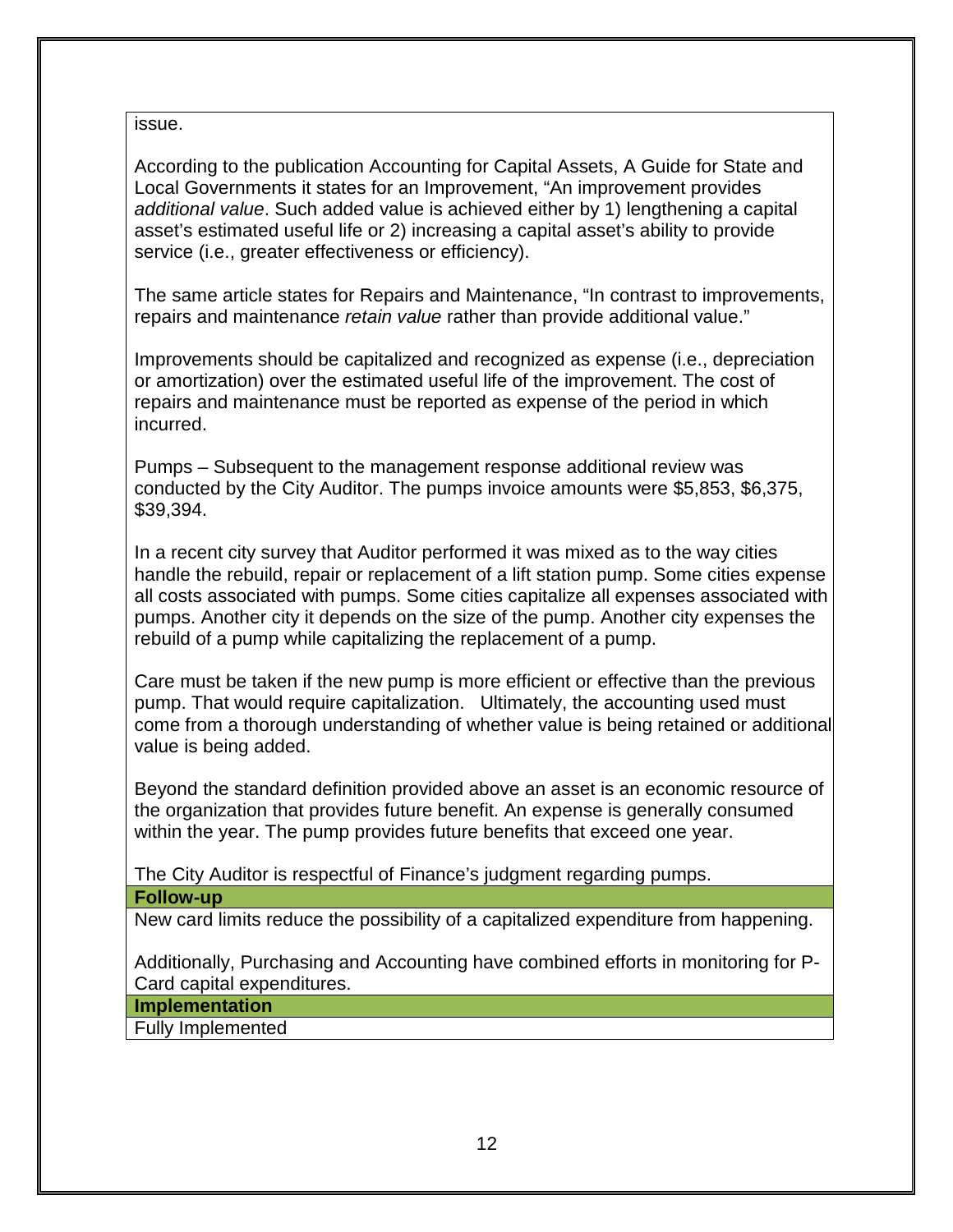#### **Opportunity for Improvement #7 – Department P-Cards/Emergency Cards**

#### **Condition (The way it is)**

The P-card program in the city has numerous Department P-cards where any individual from the department can use the card. Generally, these cards have high limits as opposed to individual cards. According to JPMC, the purpose of these cards is to eliminate the need for individual cards. That does not seem to be the case. The audit found many individual cards along with high limit department cards.

Additionally, according to JPMC, "The issue with a department card is that it prevents the cardholder the ability to dispute a transaction with a vendor for a chargeback. The merchant can deny the chargeback claim since they cannot validate the individual did the purchase since there is not a name on the card."

The city has 10 emergency cards in a file cabinet in the purchasing department. These cards are used just-in-case. The issues that apply to the department cards also apply to the emergency cards.

#### **Recommendation**

The city should do away with departmental cards and emergency cards

#### **Management Response**

We agree

#### **Action Plan**

Purchasing will discontinue both department and emergency cards, collect all of them and dispose of them by shredding. As noted in Finding # 2: The notable exception is that of a city-wide emergency (hurricane for example) where city administration will identify individuals who will be authorized to purchase goods and supplies during the emergency. Those individuals will have their limits increased during the phase.

#### **Implementation Date**

**Immediately**

#### **Follow-up**

Inquiry with management and reviewing the limit list indicates no department or emergency cards in existence.

**Implementation**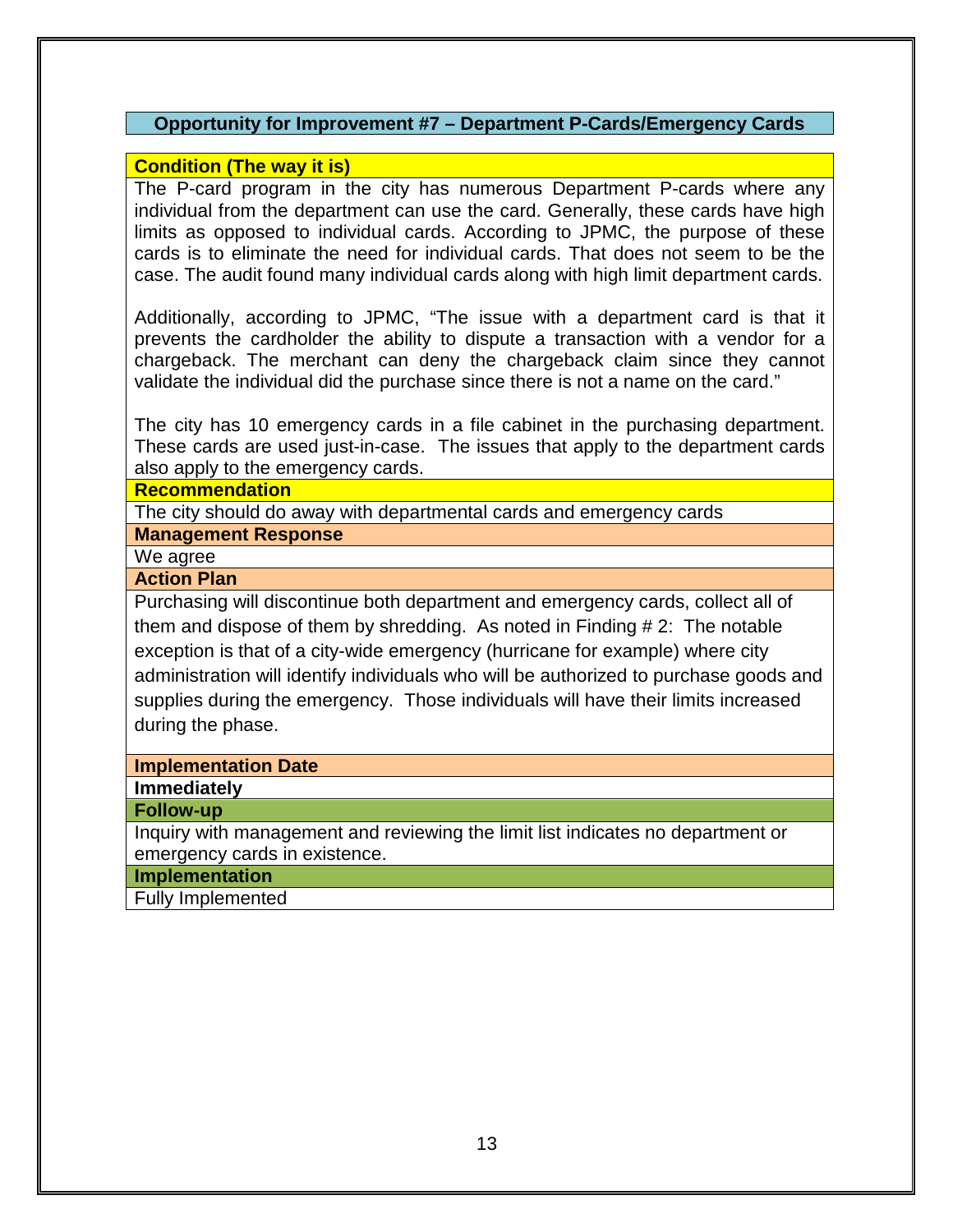#### **Opportunity for Improvement #8 – Sole Source, Emergency Purchases and Required Quotes**

#### **Condition (The way it is)**

The audit found numerous items (nine) in the sample that did not have the requisite documentation for sole sources and emergency purchases.

Approximately, 11 in the sample did not have quotes as required.

#### **Recommendation**

- 1) Update the P-card Policy with sole source, emergency purchases and purchases over \$3,000 information or require no sole source or emergency purchases can be made with a P-card.
- 2) Create a mechanism to monitor the performance of getting the required quotes. Repeat offenders should have their limits dropped or their card privileges taken away.

#### **Management Response**

We agree

#### **Action Plan**

Sole Source and Emergency purchases will no longer be acceptable with P-Card transactions. The notable exception is that of a city-wide emergency (hurricane for example) where city administration will identify individuals who will be authorized to purchase goods and supplies during the emergency. Those individuals will have their limits increased during the phase.

Policy requirements will be reinforced at the upcoming training and as policy dictates cards will be cancelled for violators.

| Implementation Date                                                            |
|--------------------------------------------------------------------------------|
| June 2, 2014                                                                   |
| <b>Follow-up</b>                                                               |
| 1) The new Purchasing Policy does discuss Sole Source, Emergency               |
| Purchases and over \$3,000 information.                                        |
| 2) Due to the lower limits now in existence quotes will be rarely seen with P- |
| Cards.                                                                         |
| Implementation                                                                 |
|                                                                                |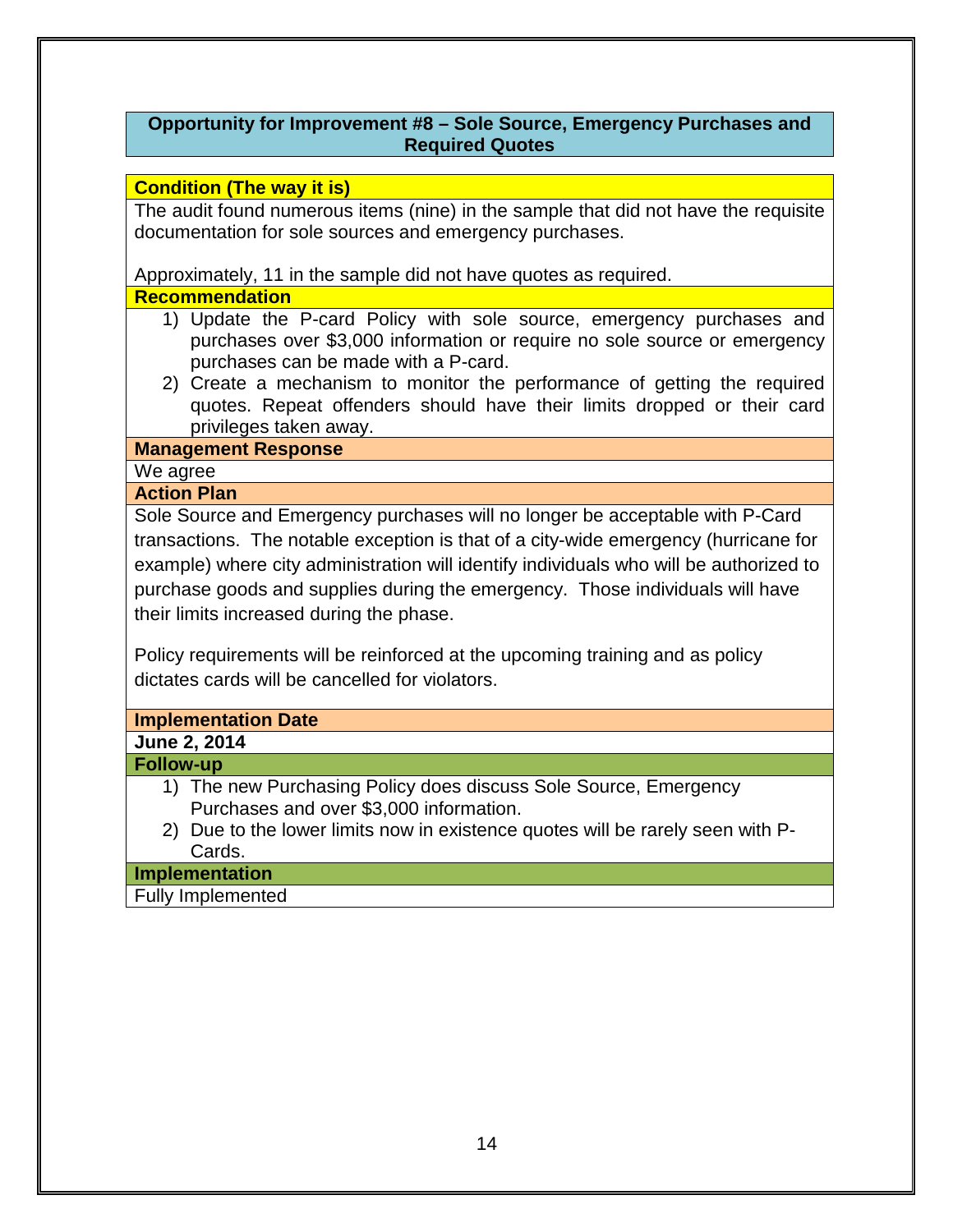#### **Opportunity for Improvement #9 – IT Purchases**

#### **Condition (The way it is)**

The P-card Administrator indicated to the City Auditor that IT does not always go through Purchasing. The question came about when the P-card Administrator could not answer if certain IT vendors had contracts with the city.

Additionally, the P-card policies do not state if all IT purchases go through IT. **Recommendation**

1) Management needs to ensure that IT goes through the Purchasing Dept. 2) All IT purchases are vetted by IT.

#### **Management Response**

Agreed

**Action Plan**

The Finance Director and Purchasing Manager have met with IT and have reinforced the policy and revised the practices. Purchase orders and standard purchasing channels will be utilized by IT, and all departments.

**Implementation Date**

**Immediately**

**Follow-up**

Evidence was provided to indicate that IT is going through Purchasing and IT purchases are vetted by IT

**Implementation**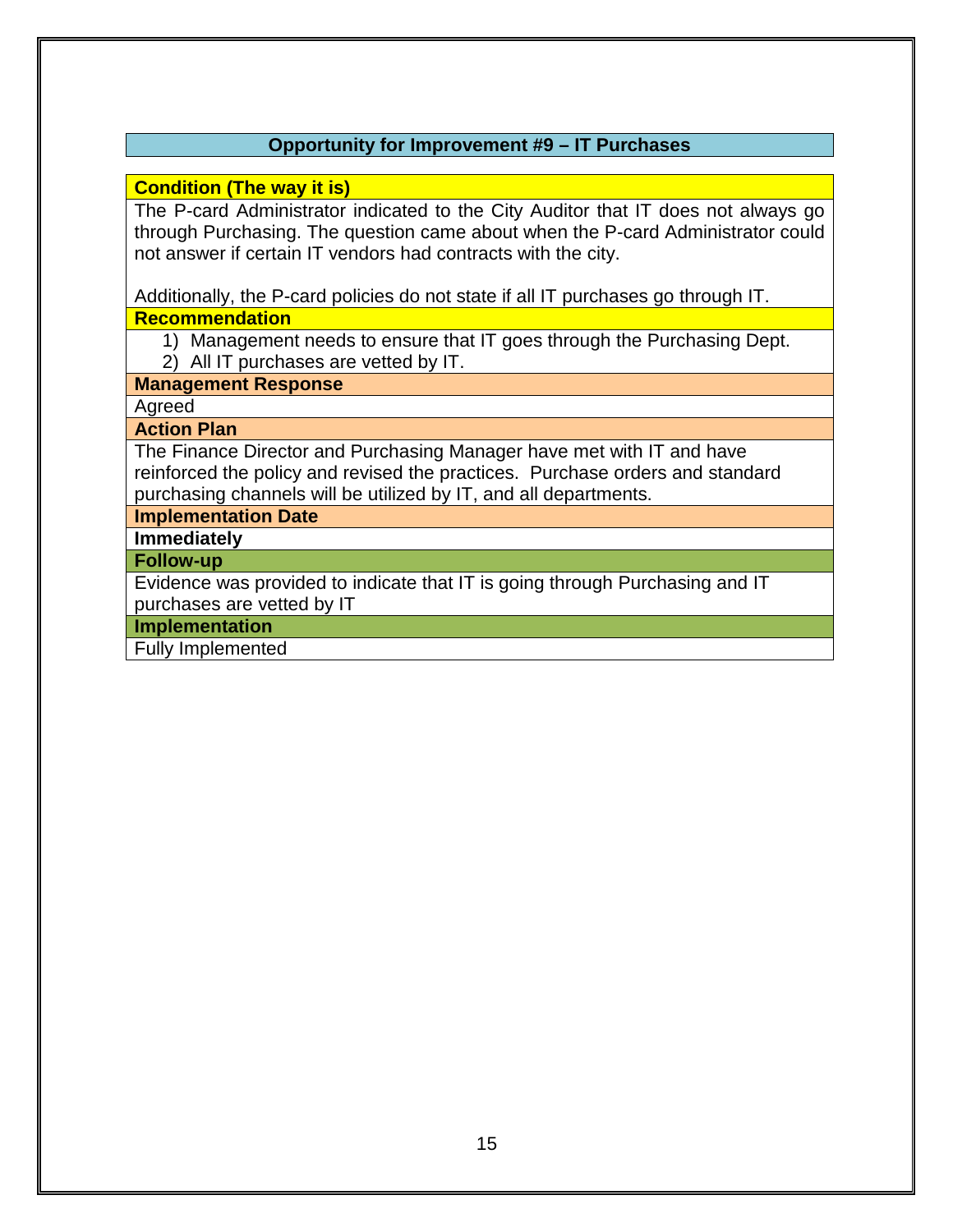#### **Opportunity for Improvement #10 - \$50,000 Threshold**

#### **Condition (The way it is)**

The city has several vendors that appear to be over the \$50,000 threshold.

**Recommendation**

Create a monitoring mechanism that checks monthly for the \$50,000 threshold and explain in the Policies.

**Management Response**

We agree

#### **Action Plan**

Purchasing has initiated a procedure to reduce the P-Card limits as addressed in Finding #4. Purchasing will rely on "best practices", State Law and Purchasing Policies with regard to adjusting P-Card limits

**Implementation Date**

**June 30, 2014**

#### **Follow-up**

IT has created a quarterly report that provides all forms of expense payments which will be used to monitor the \$50,000 threshold.

**Implementation**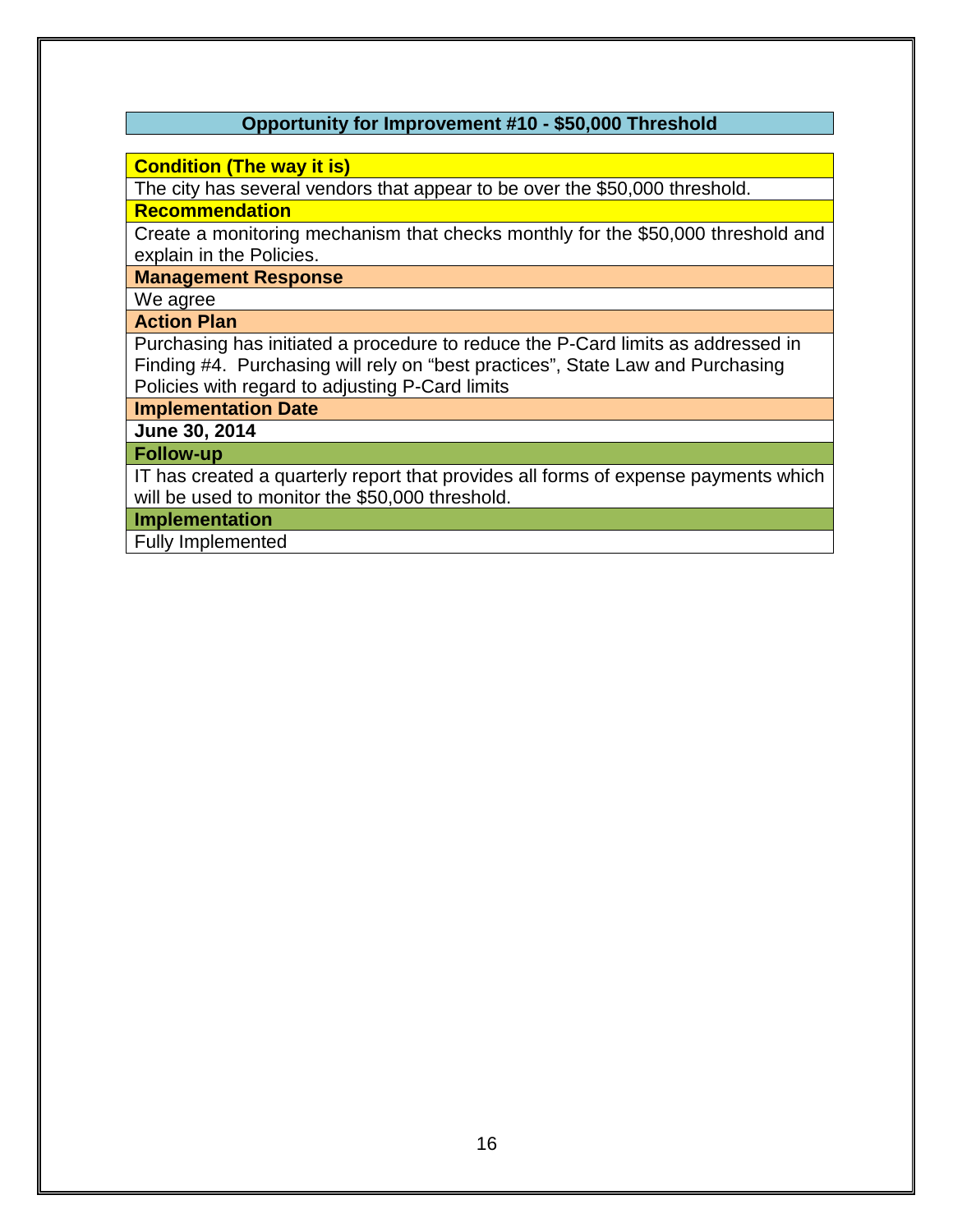#### **Opportunity for Improvement #11 – P-card Rebates**

#### **Condition (The way it is)**

The city is provided a rebate on P-card Purchases. Currently that rate is 1.60%. It is determined by the Consortium's purchases and the city's purchases. No monitoring was found to ensure it is accurate.

Additionally, in communication with Fort Worth it was found the Commercial Card Agreement is its Third Amendment. Only the initial contract was provided to the auditor.

As part of the Commercial Card Agreement there is a section called Single Use Account (SUA). This is a card-less Account used in connection with a single, unique transaction. Our accounting system would need to be integrated with JPMC. This would cost approximately \$2,000 however the payback if, for example, we put \$2,000,000 of Accounts Payable on this system per years would yield an additional rebate of \$24,800 per year. SUA's are fraud protected.

#### **Recommendation**

- 1) Verify the accuracy of the rebate.
- 2) Ensure the city has the latest amendment in its possession.
- 3) Consider a SUA free analysis to determine if that payment system would be advantageous to the city.

#### **Management Response**

Agree

#### **Action Plan**

Accounting will work with purchasing to review the rebate and assess the reasonableness of the funds received.

The SUA has been considered in the past and was not implemented at the time due to a lack of rebate available on SUA payments. We will revisit this option.

#### **Implementation Date**

**June 30, 2014**

#### **Follow-up**

- 1) Timing difficulties hamper the verification of the rebate. Purchasing is conferring with the card provider about this.
- 2) The city has the fourth and latest amendment in its possession.
- 3) A free SUA analysis has been requested.

#### **Implementation**

Partially Implemented